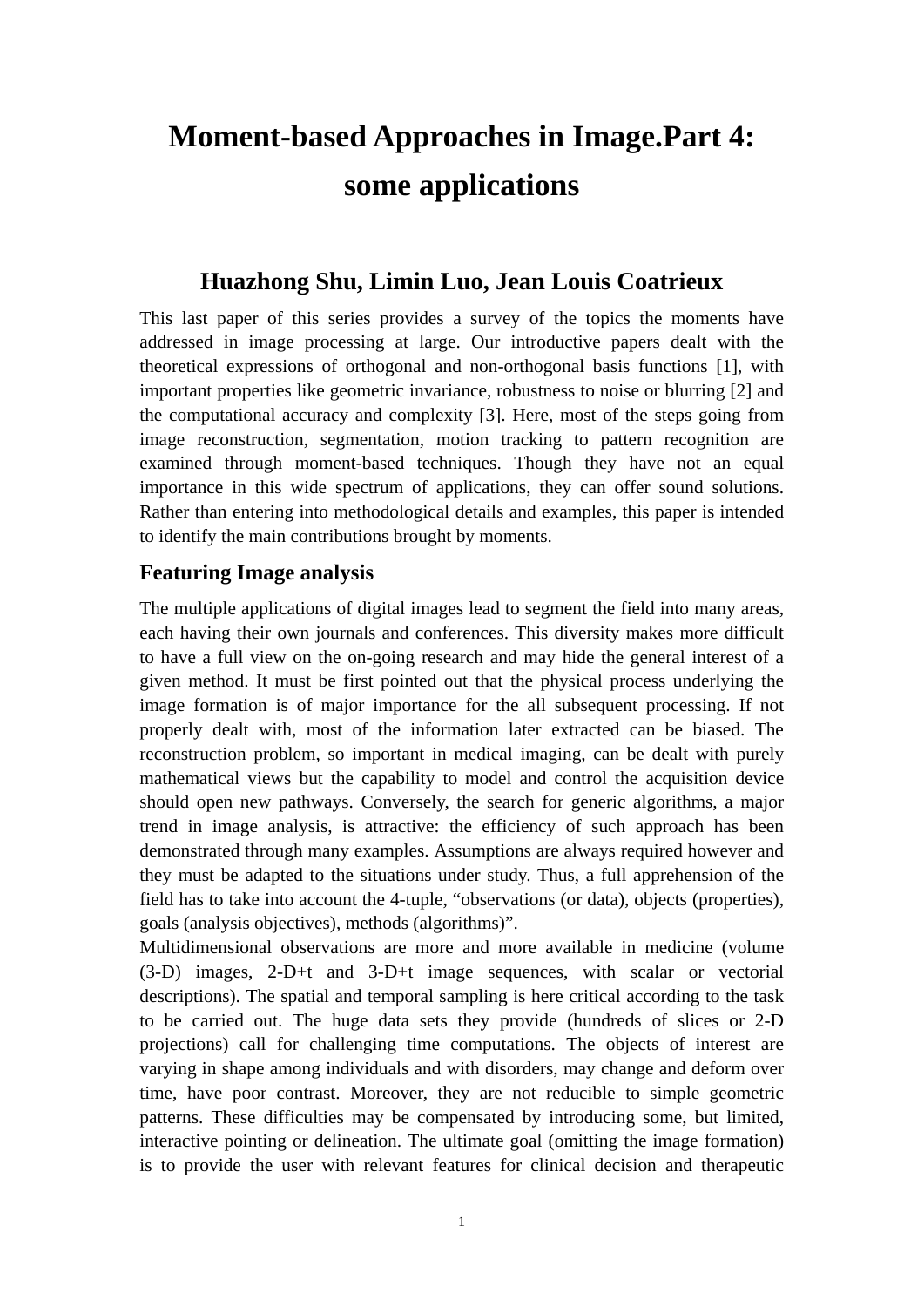guidance. It includes parameters for quantifying the lesion extent and discriminating them, locating the abnormal patterns in anatomical space, or characterizing the behavior in space and time. The methods that may bring answers to these issues are many. The classical paradigms like low vs high level, data-driven vs model-driven, salient feature and primitive grouping, edge and region cooperation, local vs global analysis, image understanding through semantic labeling and spatial relation modeling, etc. are still of value in most of the problems to solve. Non-stationary noise and artifacts, low contrast, object occlusions and deformations, variability in observation conditions, etc. lead to recurrent challenges in computer vision when robustness, accuracy, completeness must be achieved under real-time constraints.

### **The main applications**

#### *Reconstruction*

This issue has received much attention in the medical imaging literature. A number of imaging modalities are concerned from X-ray computerized tomography and emission tomography up to acoustic and optical techniques. They all bring different insights in the human body either morphological or functional. Recent works deal with reconstruction from only limited range projections with the aim to estimate the projections at unknown views such as the moment-based approaches reported by Salzman [4] and Goncharev [5]. Milanfar et al. [6] presented a variational framework for the tomographic reconstruction of an image from the maximum likelihood estimates of its orthogonal moments. Basu and Bresler [7, 8] investigated the problem of recovering the view angles from the projection data by means of moment method. Rouze et al. [9] derived a relation between Zernike moments and the Radon transform, and then applied it to reconstruction. By establishing a relationship between the image geometric moments and projection moments, Wang and Sze [10] presented an approach to reconstruct the CT images from limited range projections. Shu et al. [11] extended Wang's method using the orthogonal Legendre moments to improve the quality of the reconstructed image. The advantage of Shu's method is that the orthogonal moments have simple inverse transform, thus, the image can be more easily obtained from the orthogonal moments. Moreover, the geometric moments, especially at high order, are sensitive to noise and digitization error. However, both methods were based on the use of continuous moments. When applied to 2-D digital images, the double integrals are usually approximated by discrete summations that lead to numerical errors in the computed moments. The discrete orthogonal moments, in particular Tchebichef moments, do not require any discrete approximation for numerical implementation and moreover the discrete orthogonal Tchebichef polynomials are the simplest among all the discrete orthogonal polynomials with a definition domain ideally suited for square images [12]. However, the traditional Radon transform is no longer applicable, and a discrete version of Radon transform is required. Beylkin [13] described a discrete Radon transform (DRT) to map a set of sampled image points onto a set of discrete projections. The algebraic mapping for this transformation can be computed exactly, since no interpolation of the data is required. Matus and Flusser [14] developed a group theoretic and Fourier based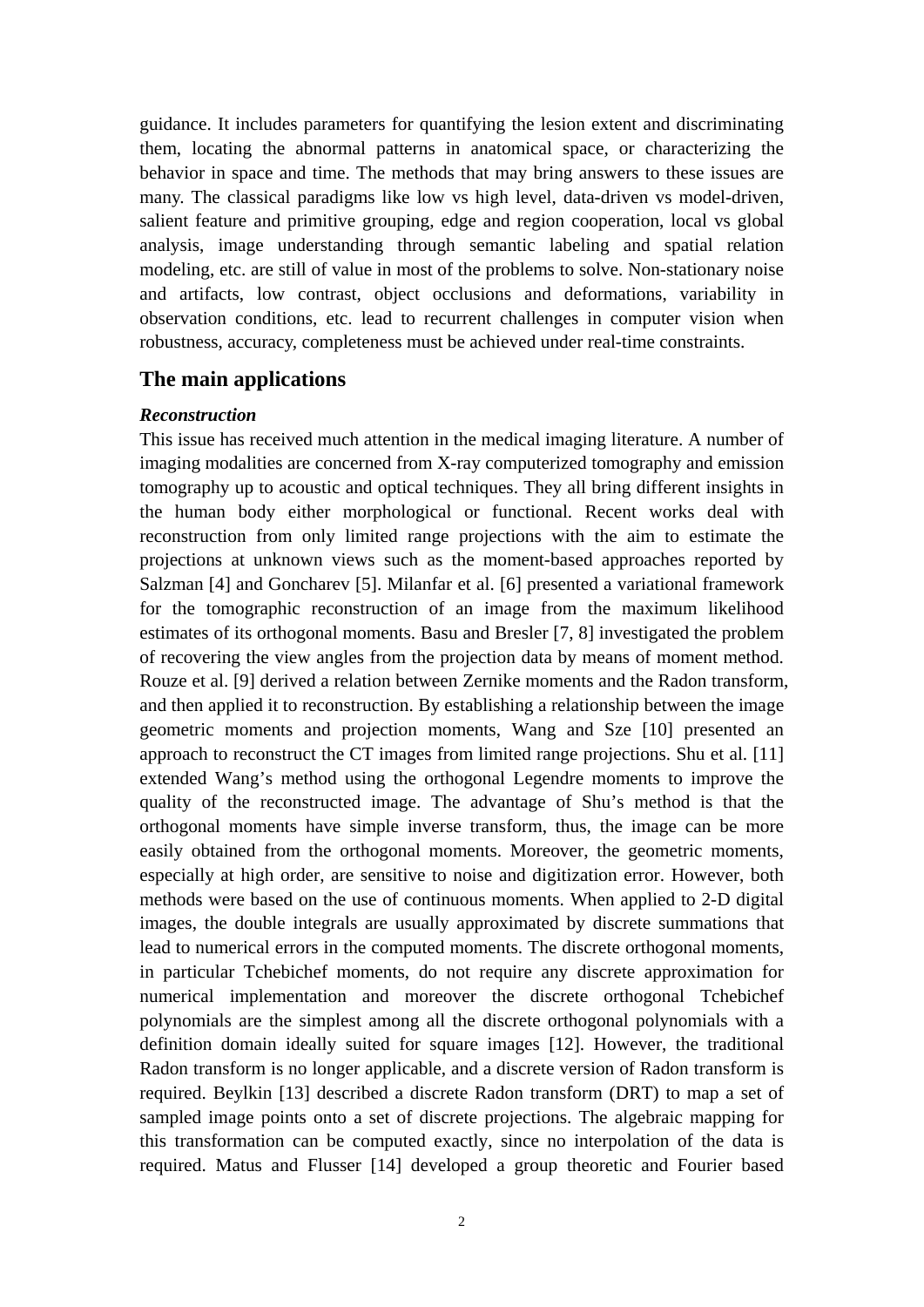approach to the DRT. Svalbe [15] and Kingston [16] derived improved versions of DRT to handle both continuous projections and discrete projections in Fourier and Radon space. The advantage of the techniques reported in [15] and [16] is that they require a straightforward 1-D linear interpolation, a simple sorting of projection samples and no pre-processing of the projection data. The purely mathematical views provided by moments for the reconstruction problem have a drawback: the difficulties they have to deal with the physical characteristics inherent to any image capture.

#### *Pattern Recognition*

This topic represents certainly the major applications of moments and a survey of the all literature is out of reach in a short paper. The classical views regarding pattern recognition rely on the ability to extract the objects of interest, on the choice of their representation and the final decision step, e.g. allocation to classes. These classes may be formed beforehand through a learning phase. Many techniques are available to manage that either by contour-based or region-based features with local or global descriptions. They can operate in the image or in the transform domains. They include kernel methods (like Support Vector Machine), neural networks, rigid or elastic matching, string coding and matching, etc. They all require a distance measure to estimate the similarity between two shapes. The flexibility of moments in dealing with binary or grey level images, polygonal and region representations on one hand and, in the other hand, the invariance properties discussed in [2] make them particularly attractive for a number of applications. They offer compact and robust descriptions and bring statistical cues on pixel (or voxel) value distributions: in some cases (the low orders) they have physical interpretations.

Invariance properties are central for pattern recognition as discussed in [2] [17]. Many attempts have been reported using moments for aircraft recognition [18], identification of building and bridge [19], partially occluded object localization [20], flower shape analysis [21], image retrieval [22], character recognition [23-27]. Bailey and Srinath [28] investigated invariant character recognition using Legendre, Zernike and pseudo-Zernike moments with different classifiers. Khotanzad and Hong [29] has shown that a neural network classifier using Zernike moments has a strong class separability power. The evolution towards images with higher dimensions (3-D and n-D) has also motivated a lot of theoretical works [30-36].

Beyond shape features, texture patterns are also of interest in order to recognize objects. Less moment-based works have been devoted to texture analysis [37, 38]. The attempts made for tissue characterization did not however show a significant breakthrough: this can be due to the texture complexity, resulting from mixture of structural tissue properties, partial volume effects, noise and reconstruction artefacts.

#### *Miscellaneous*

We briefly review here some additional topics where the moments have been called for but with limited impact. As pointed out above, nearly every system is initialized by detection and segmentation tasks. Despite the recent achievements provided by deformable models, level set and graph-cut methods, these problems remain open in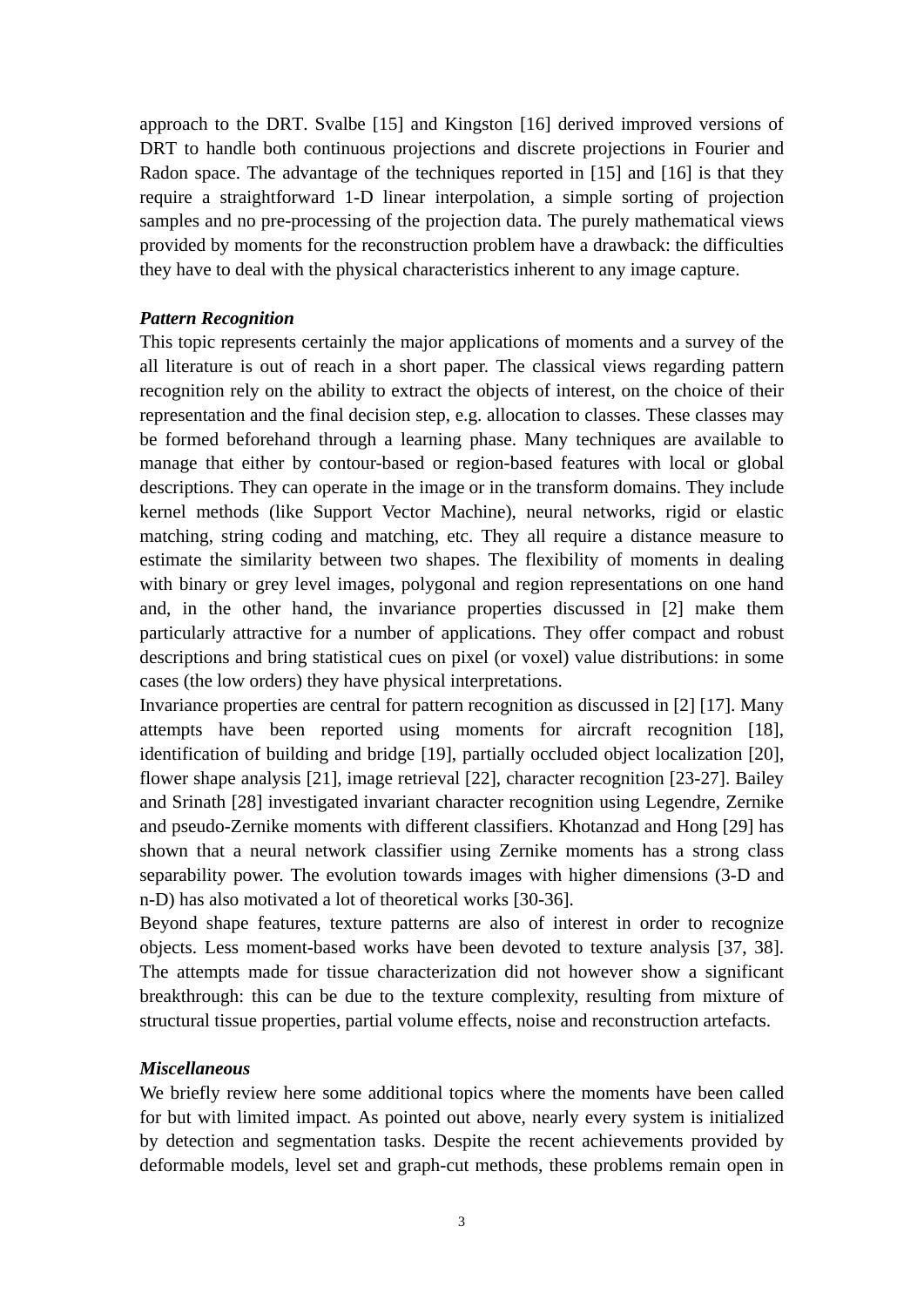medical applications and require some user interaction. Edge *detection* is mainly carried out by derivative operators while integrative schemes may offer a sound alternative as shown in 2-D with geometric moments [39] or Zernike moments [40]. Geometric and Legendre moments have also been proposed for 3-D surface detection assuming a local planar patch [41] or a parabolic model [42]. Image *registration* or alignment is another active area. Most approaches rely on establishing the feature correspondence between a reference image and the target image, a task that can be dealt with moments [43-50]. *Motion estimation* is another major area in image analysis [51]. Optical flow methods based on differential-geometric descriptors and matching techniques (or correlation) have been widely explored. Joint motion-tracking approaches combining different types of information (boundary-region) and different sources (gradient, intensity, motion) in scenes with multiple objects should provide new perspectives. Moments have not received much attention in this area and the few attempts made were essentially focused on optical flow methods using Zernike moments [52, 53].

## **Conclusion**

Moment-based methods are still marginal in image processing and it is our hope that this series will motivate new research on this topic and open new applications especially in medical imaging. These techniques cover, as we pointed out, a wide spectrum of applications and deserve to be confronted to other attractive and competitive methods. They should also be combined in order to take advantage of their basic features, in particular the invariance properties and the continuously improvements in computational complexity.

H Shu and L Luo are from the Laboratory of Image Science and Technology, School of Computer Science and Engineering, Southeast University, 210096, Nanjing, China;

J.L Coatrieux is from INSERM, U642, Rennes, F-35000, France and Université de Rennes 1, LTSI, Rennes, F-35000, France.

They all work in the « Centre de Recherche en Information Biomédicale Sino-Français (CRIBs) »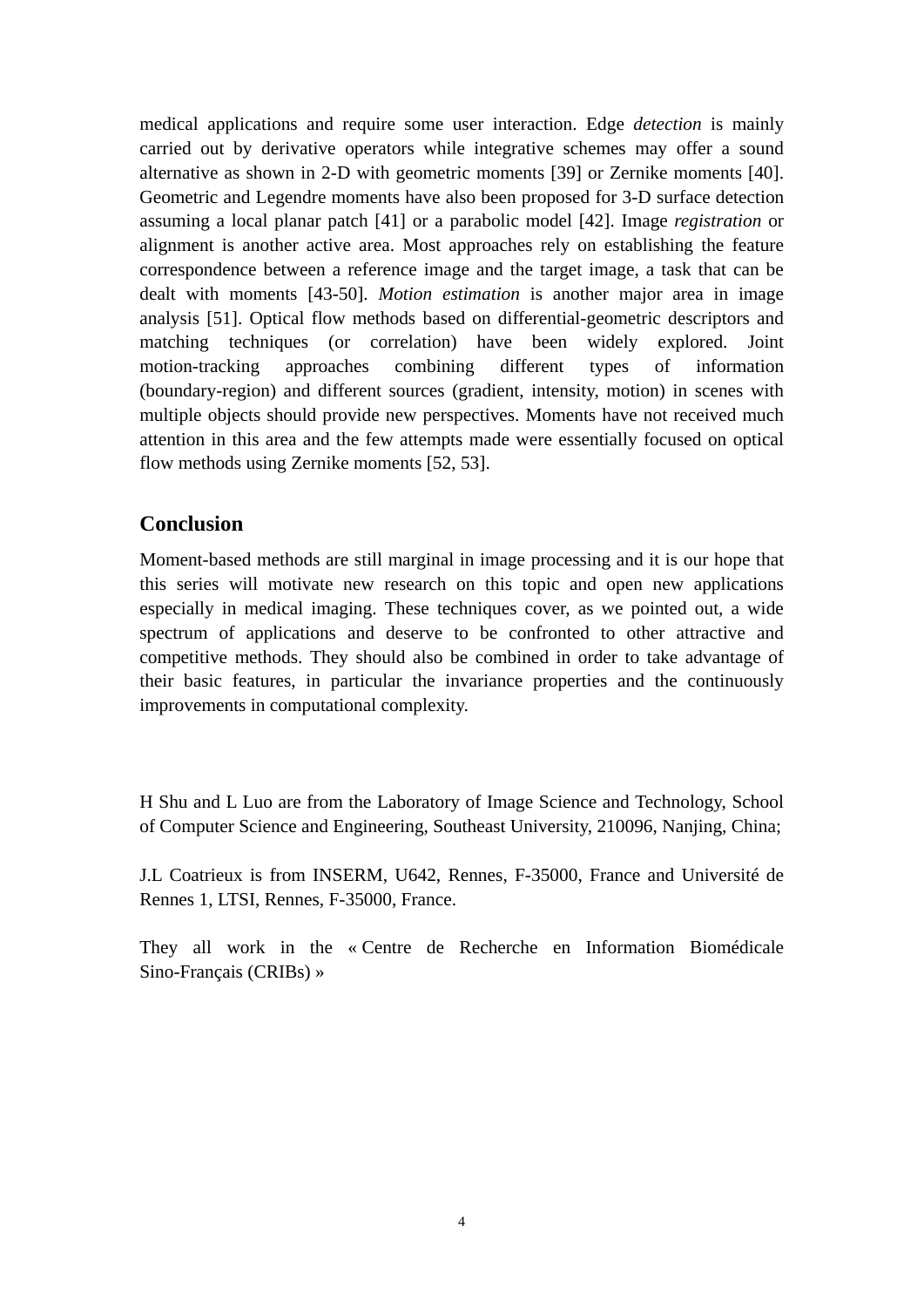#### **References**

- 1. H.Z. Shu, L.M. Luo, J.L. Coatrieux, Moment-based approaches in image, Part 1: basic features, *IEEE Eng. Med. Biol. Mag.*, vol. 26, no.5, pp. 70-75, 2007.
- 2. H.Z. Shu, L.M. Luo, J.L. Coatrieux, Moment-based approaches in image, Part 2: invariance, *IEEE Eng. Med. Biol. Mag.*, vol. 27, no. 1, pp. 81-83, 2008.
- 3. H.Z. Shu, L.M. Luo, J.L. Coatrieux, Moment-based approaches in image, Part 3: computational considerations, *IEEE Eng. Med. Biol. Mag.*, vol. 27, no. 3, pp. 89-91, 2008.
- 4. D. Salzman, A method of general moments for orienting 2D projections of unknown 3D objects, *Comput. Vis. Graph. Image Process.*, vol. 50, no. 2, pp. 129-156, 1990.
- 5. A.B. Goncharev, Methods of integral geometry and recovering a function with compact support from its projections in unknown directions, *Acta Appl. Math.*, vol. 11, no. 3, pp. 213-222, 1988.
- 6. P.M. Milanfar, W.C. Karl, A.S. Willsky, A moment-based variational approach to tomographic reconstruction, *IEEE Trans. Image Process.*, vol. 5, no. 3, pp. 459-470, 1996.
- 7. S. Basu and Y. Bresler, Uniqueness of tomography with unknown view angles, *IEEE Trans. Image Process.*, vol. 9, no. 6, pp. 1094-1106, 2000.
- 8. S. Basu and Y. Bresler, Feasibility of tomography with unknown view angles, *IEEE Trans. Image Process.*, vol. 9, no. 6, pp. 1107-1122, 2000.
- 9. N.C. Rouze, V.C. Soon, G.D. Hutchins, On the connection between the Zernike moments and Radon transform of an image, *Pattern Recognit. Lett.*, vol. 27, no. 6, pp. 636-642, 2006.
- 10. T.J. Wang and T.W. Sze, The image moment method for the limited range CT image reconstruction and pattern recognition, *Pattern Recognit.*, vol. 34, no. 11, pp. 2145-2154, 2001.
- 11. H.Z. Shu, J. Zhou, G.N. Han, L.M. Luo, J.L. Coatrieux, Image reconstruction from limited range projections using orthogonal moments, *Pattern Recognit.*, vol. 40, no. 2, pp. 670-680, 2007.
- 12. X.B. Dai, H.Z. Shu, L.M. Luo, G.N. Han, J.L. Coatrieux, Reconstruction of tomographic image from limited range projections using discrete Radon transform and Tchebichef moments, Submitted to *IEEE Trans. Image Process.*.
- 13. G. Beylkin, Discrete Radon transform, *IEEE Trans. Acoustics Speech Signal Process.*, vol. 35, no. 2, pp. 162-172, 1987.
- 14. F. Matus and J. Flusser, Image representation via a finite radon transform, *IEEE Trans. Pattern Anal. Machine Intell.*, vol. 15, no. 10, pp. 996-1106, 1993.
- 15. I. Svalbe and Dimitri van der Spek, Reconstruction of tomographic images using analog projections and the digital radon transform, *Linear Algebra and Its Applications*, vol. 339, no. 1, pp.125-145, 2001.
- 16. A. Kingston and I. Svalbe, Mapping between digital and continuous projections via the discrete radon transform in Fourier space, DICTA'03, Sydney, pp.1-10, Dec. 2003.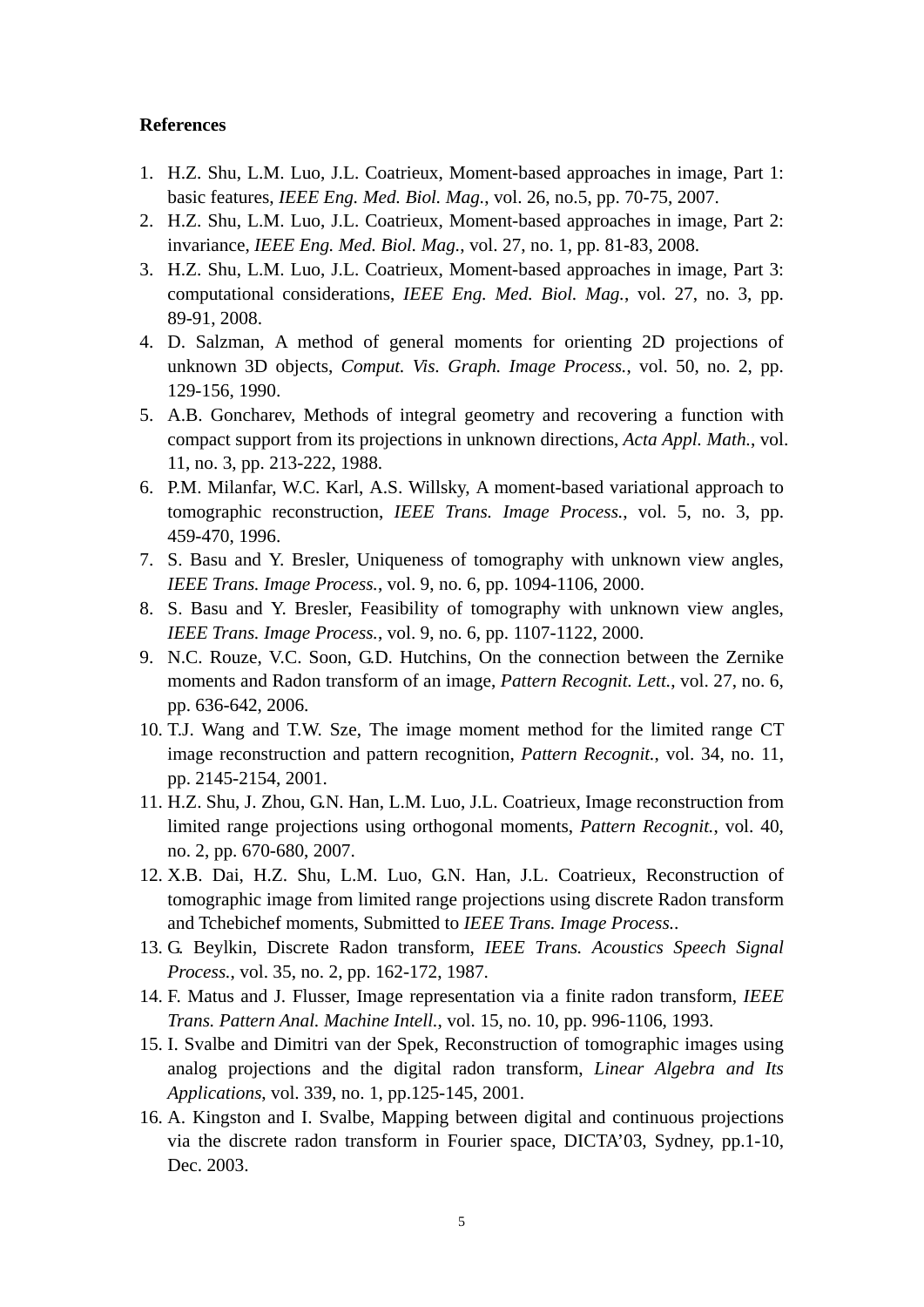- 17. M. Hu, Visual pattern recognition by moment invariant, *IRE Trans. Inform. Theory*, vol. 8, no. 2, pp. 179-187, 1962.
- 18. S.A. Dudani, S.K. Breeding, R. McGhee, Aircraft identification by moment invariants, *IEEE Trans. Comput.*, vol. 26, no. 1, pp. 39-45, 1977.
- 19. J.F. Gilmore and W.W. Boyd, Building and bredge classification by invariant moments, Proc. SPIE, vol. 292, pp. 256-263, 1981.
- 20. A. Sluzek, Using moment invariants to recognize and locate partially occluded 2D objects, *Pattern Recognit. Lett.*, vol. 7, no. 4, pp. 253-257, 1988.
- 21. Z.J. Miao, Zernike moment-based image shape analysis and its application, *Pattern Recognit. Lett.*, vol. 21, no. 2, pp. 169-177, 2000.
- 22. W.Y. Kim and Y.S. Kim, A region-based shape descriptor using Zernike moments, *Signal Processing: Image Communication*, vol. 16, no. 1-2, pp. 95-102, 2000.
- 23. M. Fang and G. Hausler, Class of transforms invariant under shift, rotation, and scaling, *Appl. Opt.*, vol. 29, no. 5, pp. 704-708, 1990.
- 24. T.H. Reiss, The revised fundamental theorem of moment invariants, *IEEE Trans. Pattern Anal. Mach. Intell.*, vol. 13, no. 8, pp. 830-834, 1991.
- 25. L. Shen and Y. Sheng, Noncentral image moments for invariant pattern recognition, *Opt. Eng.*, vol. 34, no. 11, pp. 3181-3186, 1995.
- 26. M. Gruhen and K.Y. Hsu, Moment-based image normalization with high noise tolerance, *IEEE Trans. Pattern Anal. Machine Intell.*, vol. 19, no. 2, pp. 136-139, 1997.
- 27. C. Kan and M.D. Srinath, Invariant character recognition with Zernike and orthogonal Fourier-Mellin moments, *Pattern Recognit.*, vol. 35, no. 1, pp. 143-154, 2002.
- 28. R.R. Bailey and M.D. Srinath, Orthogonal moment features for use with parametric and non-parametric classifiers, *IEEE Trans. Pattern Anal. Machine Intell.*, vol. 18, no. 4, pp. 389-399, 1996.
- 29. A. Khotanzad and Y.H. Hong, Classification of invariant image representations using a neural network, *IEEE Trans. Acoust. Speech Signal Process.*, vol. 38, no. 6, pp. 1028-1938, 1990.
- 30. F.A. Sadjadi and E.L. Hall, Three-dimensional moment invariants, *IEEE Trans Pattern Anal. Machine Intell.*, vol. 2, no. 2, pp. 127-136, 1980.
- 31. C.H. Lo and H.S. Don, 3-D moment forms: their construction and application to object identification and positioning, *IEEE Trans Pattern Anal. Machine Intell.*, vol. 11, no. 10, pp. 1053-1064, 1989.
- 32. N. Canterakis, 3D Zernike moments and Zernike affine invariants for 3D image analysis and recognition, Proc of 11th Scandinavian Conference on Image Analysis, pp. 85-93, 1999.
- 33. M. Novotni and R. Klein, Shape retrieval using 3D Zernike descriptors, *Comput. Aided Design*, vol. 36, no. 11, pp. 1047-1062, 2004.
- 34. A.G. Mamistvalov, N-dimensional moment invariants and conceptual mathematical theory of recognition n-dimensional solids, *IEEE Trans Pattern Anal. Machine Intell.*, vol. 20, no. 8, pp. 819-831, 1998.
- 35. J. Flusser, J. Boldys, B. Zivova, Moment forms invariant to rotation and blur in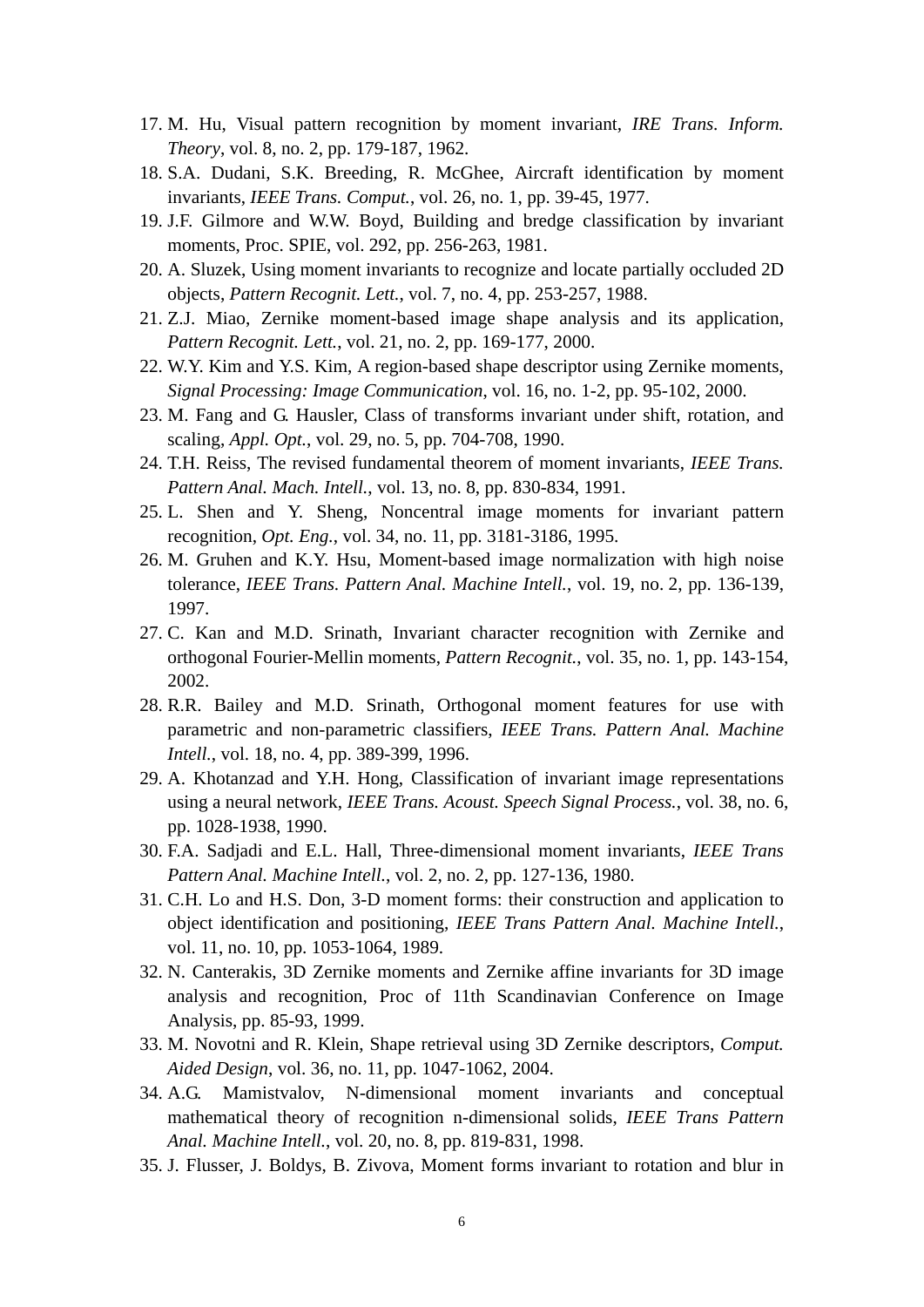arbitrary number of dimensions, *IEEE Trans Pattern Anal. Machine Intell.*, vol. 25, no. 2, pp. 234-246, 2003.

- 36. D. Xu and H. Li, Geometric moment invariants, *Pattern Recognit.*, vol. 41, no. 1, pp. 240-249, 2008.
- 37. M. Tuceryan, Moment based texture segmentation, *Pattern Recognit. Lett.*, vol. 15, no. 7, pp. 659-667, 1994.
- 38. J. Wang and G. Healey, Using Zernike moments for the illumination and geometry invariant classification of multispectral texture, *IEEE Trans. Image Process.*, vol. 7, no. 2, pp. 196-203, 1998.
- 39. L.M. Luo, X.H. Xie, X.D. Bao, A modified moment-based edge operator for rectangular pixel image, *IEEE Trans. Circ. Sys. Video Tech.*, vol. 4, no. 6, pp. 552-554, 1994.
- 40. S. Ghosal and R. Mehrotra, Orthogonal moment operators for subpixel edge detection, *Pattern Recognit.*, vol. 26, no. 2, pp. 295-306, 1993.
- 41. L. M. Luo, C. Hamitouche, J. L. Dillenseger, J. L. Coatrieux, A moment-based three-dimensional edge operator, *IEEE Trans. Biomed. Eng.*, vol. 40, no. 7, pp. 693-703, 1993.
- 42. H. Zhang, H.Z. Shu, L.M. Luo, J.L. Dillenseger, A Legendre orthogonal moment based 3D edge operator, *Science in China Ser. G*, vol. 48, no. 1, pp. 1-13, 2005.
- 43. R.Y. Wong and E.L. Hall, Scene matching with invariant moments, *Comput. Vis. Graph. Image Process.*, vol. 8, no. 1, pp. 16-24, 1978.
- 44. X.H. Yang, W. Birkfellner and P. Niederer, A similarity based on Tchebichef moments for 2D/3D medical image registration, *International Congress Series*, vol. 1268, pp. 153-158, 2004.
- 45. J. Liu and T.X. Zhang, Matching and normalization of affine deformed image from regular moments, *Pattern Recognit. Lett.*, vol. 25, no. 14, pp. 1619-1631, 2004.
- 46. J. Heikkila, Pattern matching with affine moment descriptors, *Pattern Recognit.*, vol. 37, no. 9, pp. 1825-1834, 2004.
- 47. Z. Yang and F.S. Cohen, Cross-weighted moments and affine invariants for image registration and matching, *IEEE Trans. Pattern Anal. Machine Intell.*, vol. 21, no. 8, pp. 804-814, 1999.
- 48. I. Rothe, H. Susse, K. Voss, The method of normalization to determine invariants, *IEEE Trans. Pattern Anal. Machine Intell.*, vol. 18, no. 4, pp. 366-376, 1996.
- 49. L. Dong, A.L. Boyer, A portal image alignment and patient setup verification procedure using moments and correlation techniques, *Phys. Med. Biol.*, vol. 41**,** no. 4, pp. 697-723, 1996.
- 50. H.Z. Shu, Y. Ge, L.M. Luo, J.W. Wang, W.X. Yu, X.D. Bao, An orthogonal moment-based method for automatic verification of radiation field shape, *Phys. Med. Biol.*, vol. 45, no. 10, pp. 2897-2911, 2000.
- 51. J.L Coatrieux, Shape and function from motion in biomedical imaging: part 3, *IEEE Eng. Med. Biol. Mag.*, vol. 26, no. 3, pp 81-83, 2007.
- 52. S. Ghosal and R. Mehrotra. Robust optical flow estimation using semi-invariant local features, *Pattern Recognit.*, vol. 30, no. 2, pp. 229-237, 1997.